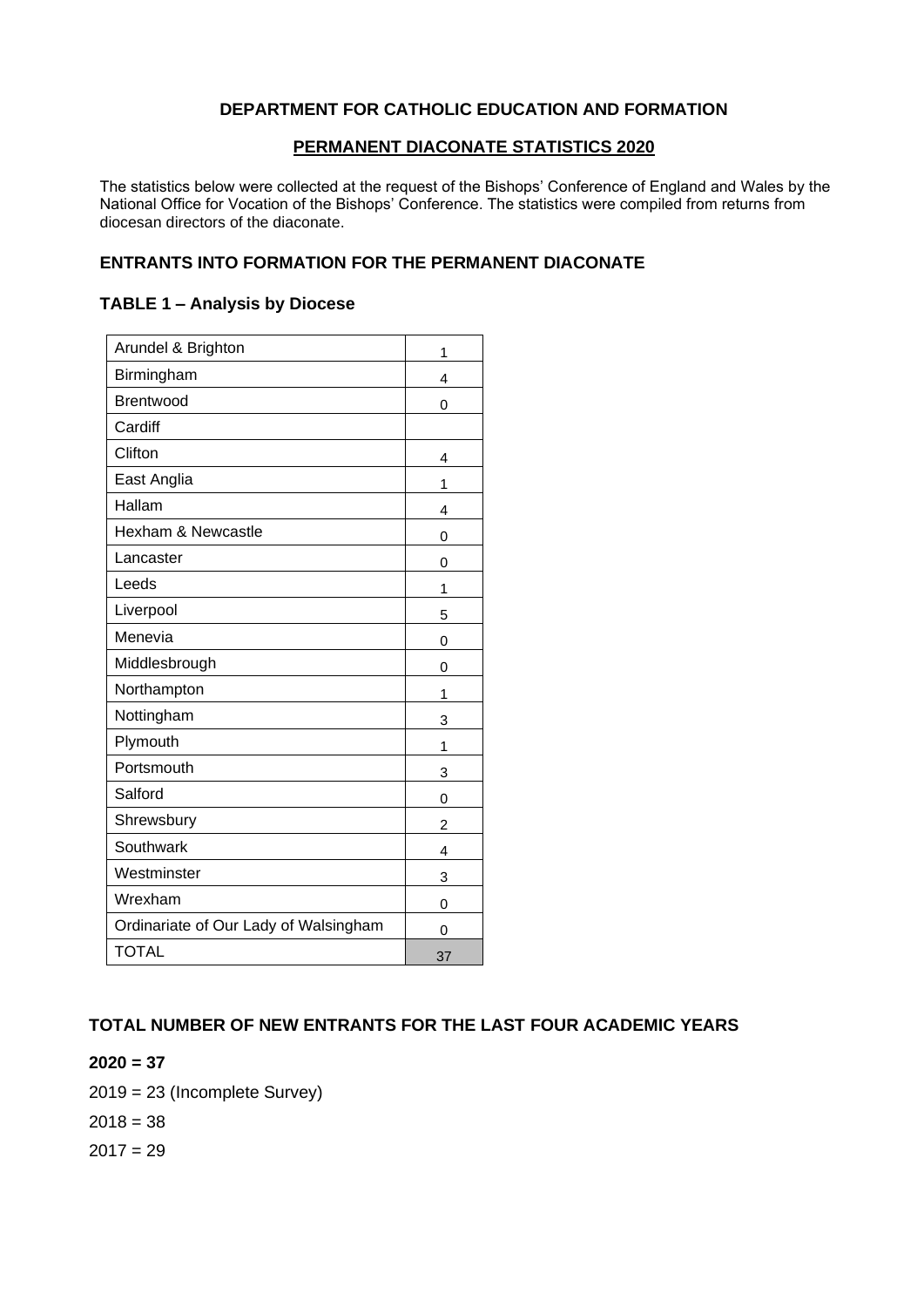# **TABLE 2 – Analysis by Age at Entry**

| Age          | Total |  |  |
|--------------|-------|--|--|
| 17-30        | 0     |  |  |
| $31 - 40$    | 2     |  |  |
| 41-50        | 14    |  |  |
| 51-60        | 17    |  |  |
| 61+          | 4     |  |  |
| <b>TOTAL</b> | 37    |  |  |

Average age for entry into formation for the permanent diaconate: 52

# **TABLE 3 – Ordinations and Projected Future Ordinations to the Permanent Diaconate**

|                                       | Projectea               |                         |                         |                         |
|---------------------------------------|-------------------------|-------------------------|-------------------------|-------------------------|
|                                       | 2020                    | 2021                    | 2022                    | 2023                    |
| Arundel & Brighton                    | $\overline{\mathbf{c}}$ | 3                       | $\pmb{0}$               | 1                       |
| Birmingham                            | 3                       | 5                       | $\overline{c}$          | $\overline{\mathbf{c}}$ |
| Brentwood                             | $\pmb{0}$               | 1                       | $\mathbf{1}$            | $\pmb{0}$               |
| Cardiff                               |                         |                         |                         |                         |
| Clifton                               | $\pmb{0}$               | $\mathbf 0$             | $\mathbf 2$             | $\mathbf 5$             |
| East Anglia                           | $\mathbf 2$             | $\mathbf 0$             | 1                       | $\mathbf 1$             |
| Hallam                                | $\mathbf 0$             | 1                       | 0                       | 0                       |
| Hexham & Newcastle                    | 0                       | 1                       | $\overline{c}$          | $\overline{c}$          |
| Lancaster                             | $\mathbf 0$             | $\pmb{0}$               | $\overline{2}$          | $\pmb{0}$               |
| Leeds                                 | $\mathbf 0$             | 3                       | $\overline{c}$          | $\overline{\mathbf{c}}$ |
| Liverpool                             | 4                       | 4                       | 3                       | 5                       |
| Menevia                               | $\pmb{0}$               | $\mathbf 0$             | $\mathbf 0$             | $\pmb{0}$               |
| Middlesbrough                         | $\mathbf 0$             | $\mathbf{1}$            | 0                       | $\pmb{0}$               |
| Northampton                           | $\mathbf 0$             | $\overline{2}$          | $\pmb{0}$               | $\pmb{0}$               |
| Nottingham                            | $\mathbf 0$             | $\mathbf 0$             | $\pmb{0}$               | $\mathsf 0$             |
| Plymouth                              | $\mathbf 0$             | $\pmb{0}$               | $\pmb{0}$               | $\overline{c}$          |
| Portsmouth                            | 0                       | $\mathbf 2$             | 1                       | $\sqrt{2}$              |
| Salford                               | $\pmb{0}$               | $\mathbf 0$             | $\overline{\mathbf{4}}$ | 1                       |
| Shrewsbury                            | $\mathbf 0$             | $\overline{\mathbf{c}}$ | 1                       | $\pmb{0}$               |
| Southwark                             | $\overline{c}$          | 5                       | 0                       | 4                       |
| Westminster                           | 3                       | $\overline{c}$          | $\mathbf 5$             | 4                       |
| Wrexham                               | 1                       | $\pmb{0}$               | $\mathbf{1}$            | $\pmb{0}$               |
| Ordinariate of Our Lady of Walsingham | 0                       | 1                       | $\sqrt{2}$              | 0                       |
| <b>TOTAL</b>                          | 17                      | 33                      | 29                      | 31                      |

*Projected*